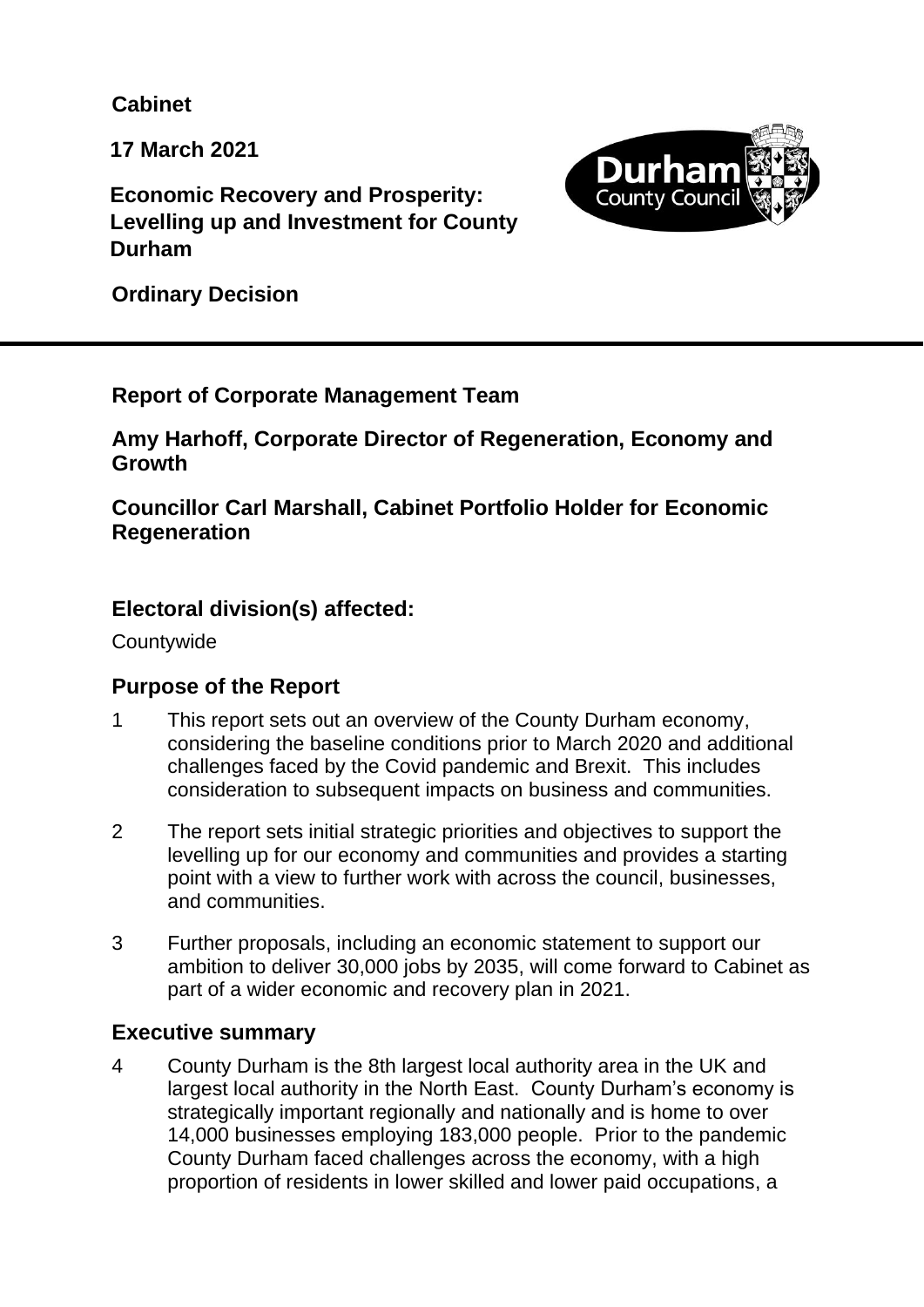small proportion of residents with degree-level qualifications and with areas in the east, north and south Durham with high levels of deprivation. The lower land and property values also reflect lower wages and areas of market failure evident in many parts of the county. The county also has high levels of unemployment, high proportions of people with work-limiting health conditions and low levels of productivity.

- 5 Had the UK stayed in the EU, the county's EU structural funding would have more than doubled to at least **300 million euros** in investment up to 2027 to fund major programmes, for skills, the environment and business support. This compares to more than 150 million euros under the previous programme, which included the £33 million Durham Works Programme, investment in business support of £42 million, £18.5 million for innovation projects, and £5 million for digital engagement amongst a range of other activities.
- 6 Despite the challenges faced, County Durham has seen significant investment over the last decade and the Council has provided a proactive approach to development including enabling direct investment in infrastructure and development partnerships as well as wider support to enable business with investments.
- 7 As a result, hundreds of millions of pounds of private investment have been secured in key sites such as Milburngate, Durham riverside, the Durham University estate, Auckland Castle and Bishop Auckland town centre, Amazon at Integra 61, and Hitachi at Newton Aycliffe. The Council is also continuing to attract public sector investments to NETPark, Horden Rail Station and other sites across the county to support strategic transport improvements and open up new business parks such as Forrest Park and Jade Business Park.
- 8 The pandemic has affected all areas across the county and the challenges for those areas which faced a pre-existing low baseline for the economy across the North of England and including County Durham have been widely reported. County Durham's recovery from the impact of Covid-19 and delivering long-term sustainable growth is therefore a central key priority objective for the Council.
- 9 To support growth and recovery, significant further investment is planned. Most recently the Council has established and funded an innovative £5 million Business Recovery Grant scheme, £70 million has been earmarked for a new Council Homes Programme, £25 million additional investment has been agreed for Towns and Villages and plans are being progressed for £75 million of regeneration and health focused Leisure Investment across the County.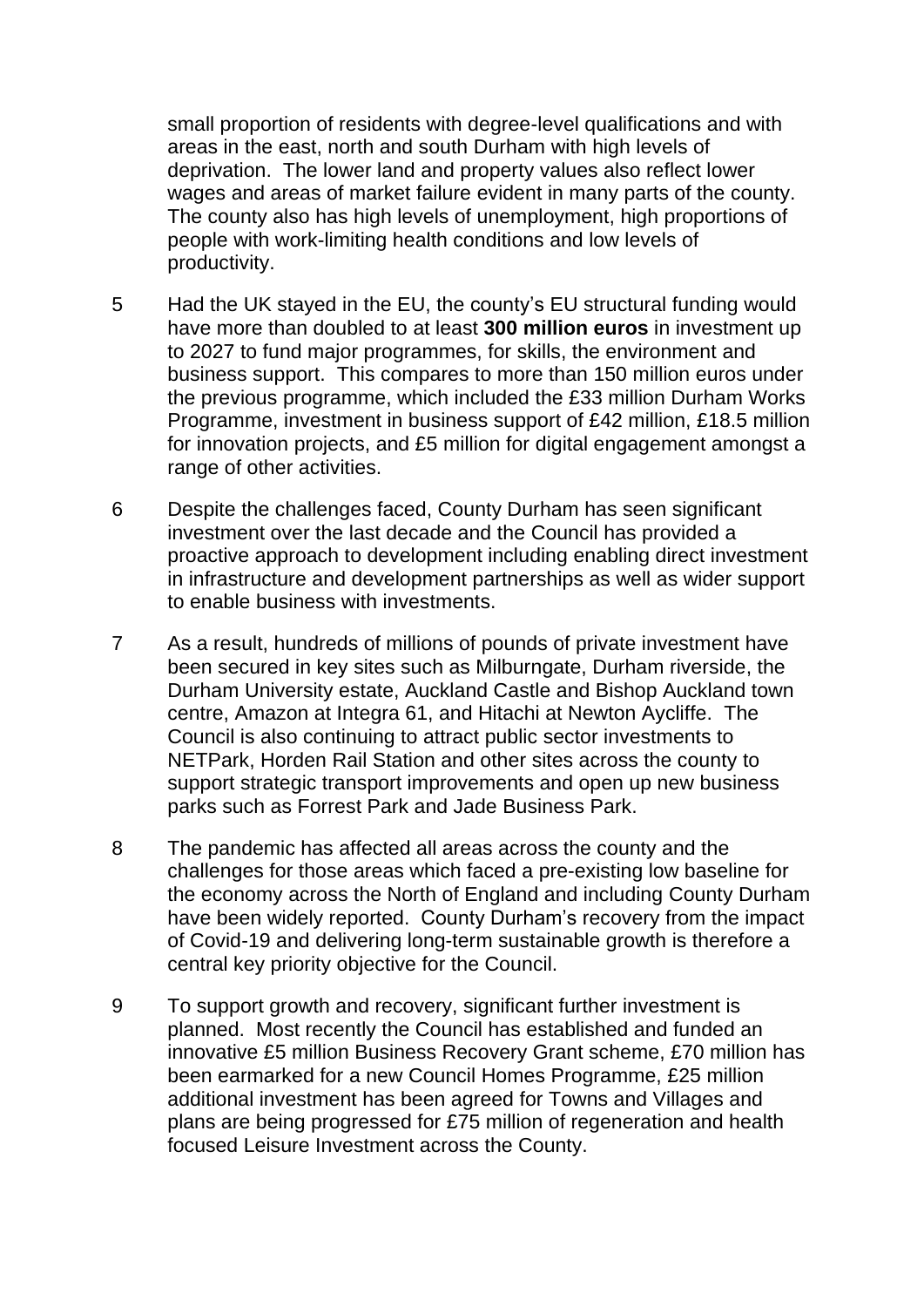- 10 Beyond local spending, it is important that the County realises significant benefit and direct investment from any nationally available schemes, proportionate to the challenges faced, the scale of the population and economy and the many opportunities that County Durham offers. This report sets out a number of priorities for national schemes and funding including:
	- (a) The Shared Prosperity Fund;
	- (b) The Levelling Up Fund; and
	- (c) Regional Covid-19 Recovery Asks.
	- (d) Devolution
- 11 County Durham is the largest economy in the North East. In 2018, County Durham contributed Gross Value Added (GVA) of £8.8 billion to the UK economy, accounting for 16% of the North East total (compared to 17% of the employment base and 20% of the regional population). The County attracts over 20 million visitors per annum, has considerable strategic investment opportunities available and delivers circa 1,500 new homes each year.
- 12 The County Durham economy has a GVA gap of £12,259 per head when compared to the UK average, this means that whilst the economy in County Durham is the largest economy in the North East at £8.8 billion, the size of the economy would be £12 billion (36% larger) if it met the national average. This demonstrates the opportunity that is available.
- 13 For the past 12 months, Covid-19 and the resulting 'lockdowns' have resulted in a traumatic shock to the whole economy, further undermining the economic position for the county and compounding historic challenges for low paid workers, skills and education, with the most vulnerable in society being the hardest hit.
- 14 As a direct consequence of the pandemic and the subsequent restrictions, many businesses have endured significant revenue downturns, underlying unemployment has increased and the number of job seekers and universal credit claimants has increased by 50% since March 2020; and by 70% amongst younger people. The travel, accommodation, food and beverage, and leisure sectors have been hit particularly hard and there is a high risk of significant employment losses and business failures, with increasing risk of this occurring after Government support and the furlough scheme end.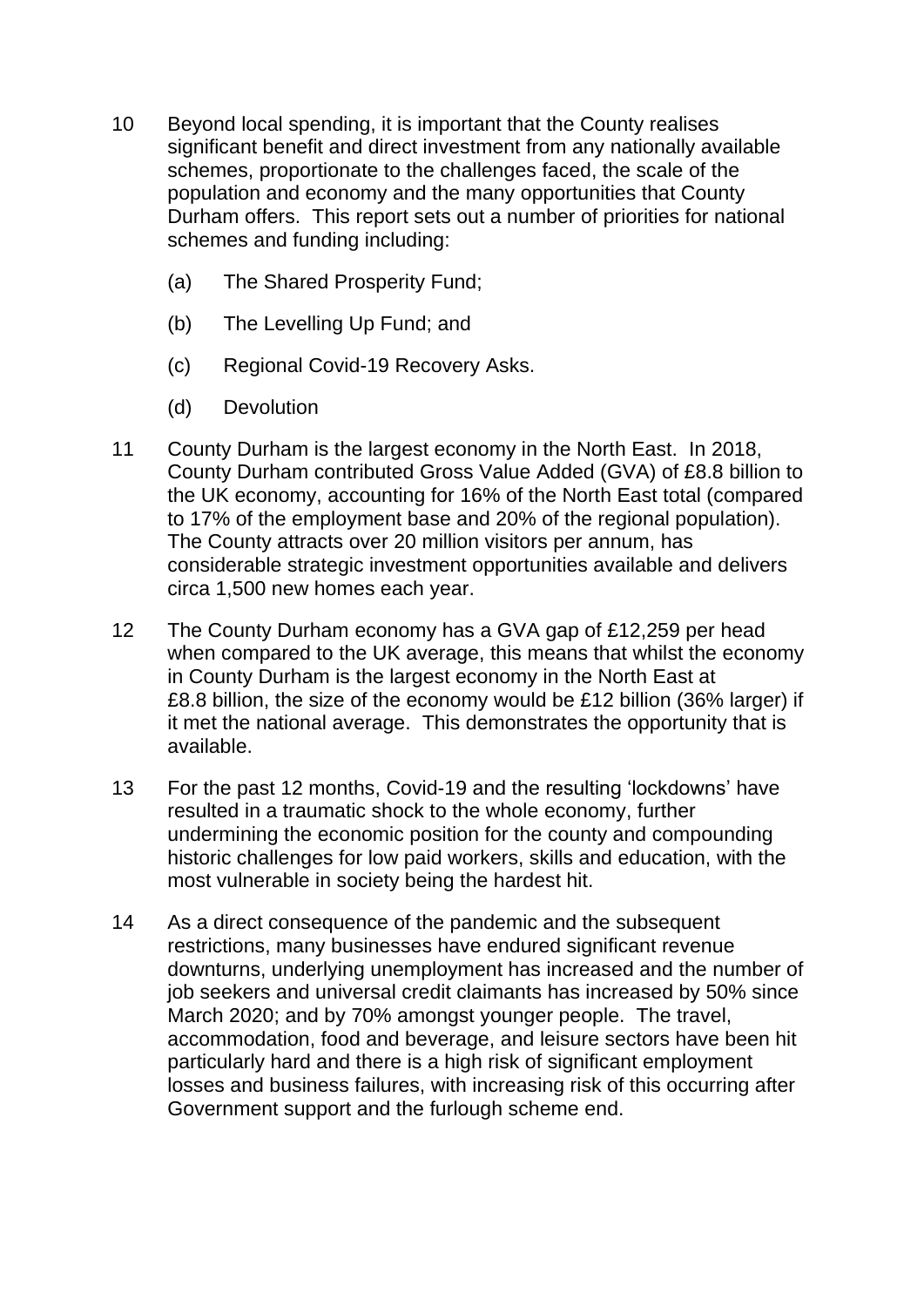- 15 In addition to dealing with the economic impact of Covid-19, businesses have also had to contend with the impact of operating in a post Brexit trading environment from January 2021.
- 16 To provide a foundation on which to build a strategic plan for long term sustainable and inclusive economic growth, an external independent economic analysis has been commissioned to make recommendations on key priorities for future investment areas.
- 17 Identifying and realising opportunities locally and at regional and national levels to secure investments, support inclusive economic growth and deliver a pipeline of investment projects, will be crucial to maximising the opportunity across County Durham.
- 18 The Council's key regeneration projects are under continual development and review to ensure they can provide the robust business case needed to secure funding, including programmes for housing, culture and tourism, transport and connectivity, property and land, skills and education, alongside clear priorities to support existing businesses, inward investments, communities, health and the environment.
- 19 The main body of the report identifies a selection of projects that are being developed. These projects and programmes are subject to change but provide an initial total estimated financial ask of the Council's recovery investment proposals. A summary of these investment by theme is set out below with further detail set out later in the report:

| <b>Priority Theme</b>                        | <b>Financial Ask</b><br>£m |
|----------------------------------------------|----------------------------|
| Housing                                      | 150 <sub>m</sub>           |
| <b>Culture &amp; Tourism</b>                 | 25m                        |
| <b>Transport &amp; Connectivity</b>          | 150 <sub>m</sub>           |
| <b>Strategic Sites and Inward Investment</b> | 85 <sub>m</sub>            |
| <b>Rural Economic Growth</b>                 | 40 <sub>m</sub>            |
| <b>Skills Education &amp; Training</b>       | 50 <sub>m</sub>            |
| <b>Total</b>                                 | £500m                      |

20 The priorities set out above cover the initial investment expected over the initial investment allocations from potential recovery funds, over time there would be additional opportunities and scope that County Durham would expect full benefit from. It is also important to note that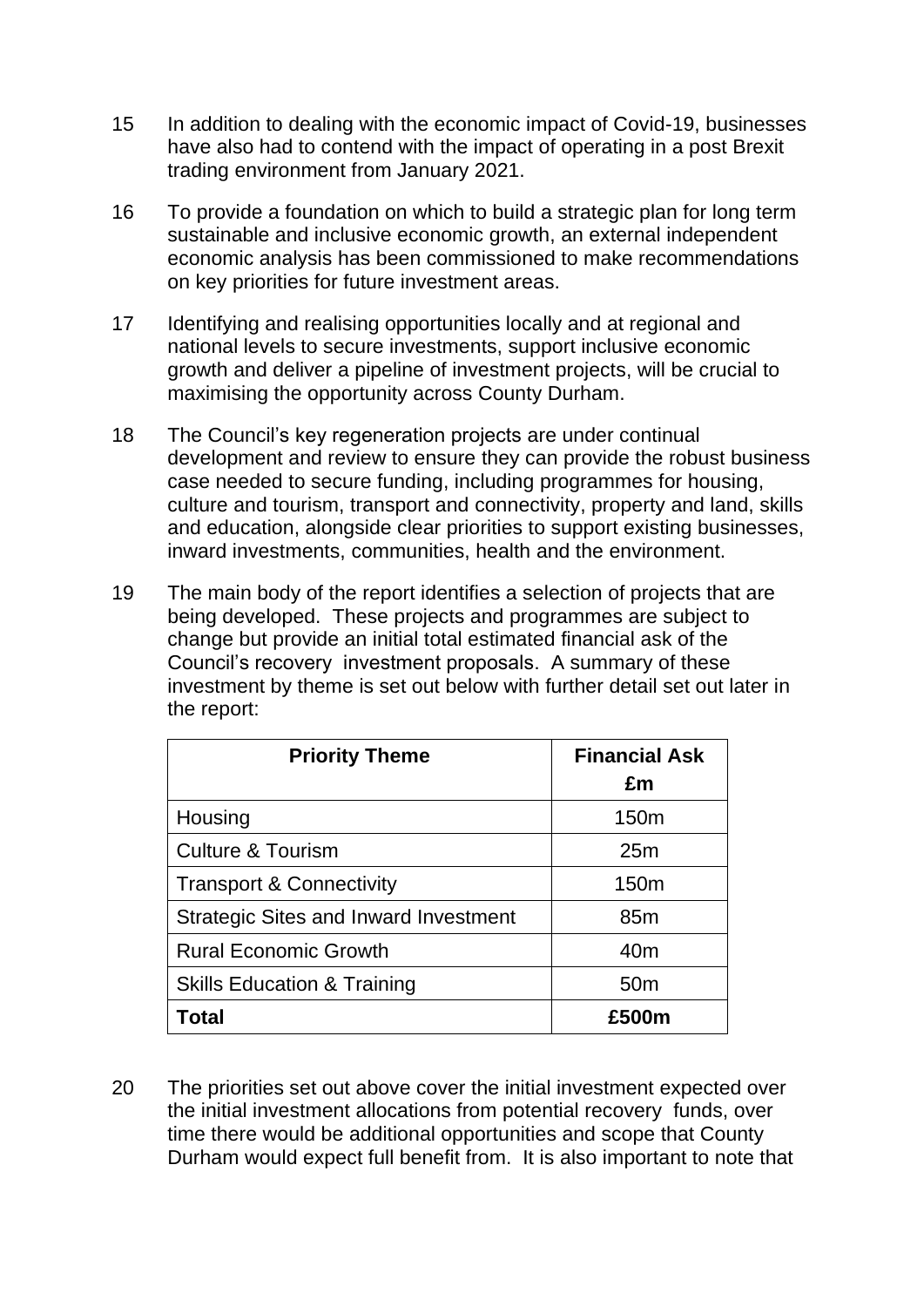we highlight funds only and full devolution also includes potential fiscal reforms outside of direct investment.

21 The initial funds are **outside of the additional funds required through UK Prosperity expectation and The Levelling Up Fund**. Furthermore, some of the asks relate to the delivery of national infrastructure where associated funding such schemes is not included for example the Leamside Line or wider improvement schemes such as the re-opening railways schemes the Council is currently developing.

# **Recommendation(s)**

- 22 Cabinet is recommended to:
	- (a) note the work in progress to produce a County Durham Economic Statement and the emerging projections of the impact of Covid19 and Brexit, with a report to follow in Spring 2021;
	- (b) note the external opportunities for strategic funding and the importance of County Durham receiving significant government investment to ensure levelling up is delivered; and
	- (c) support the development of an ambitious and innovative thematic pipeline of projects and interventions and agree to further work to further develop proposals across the county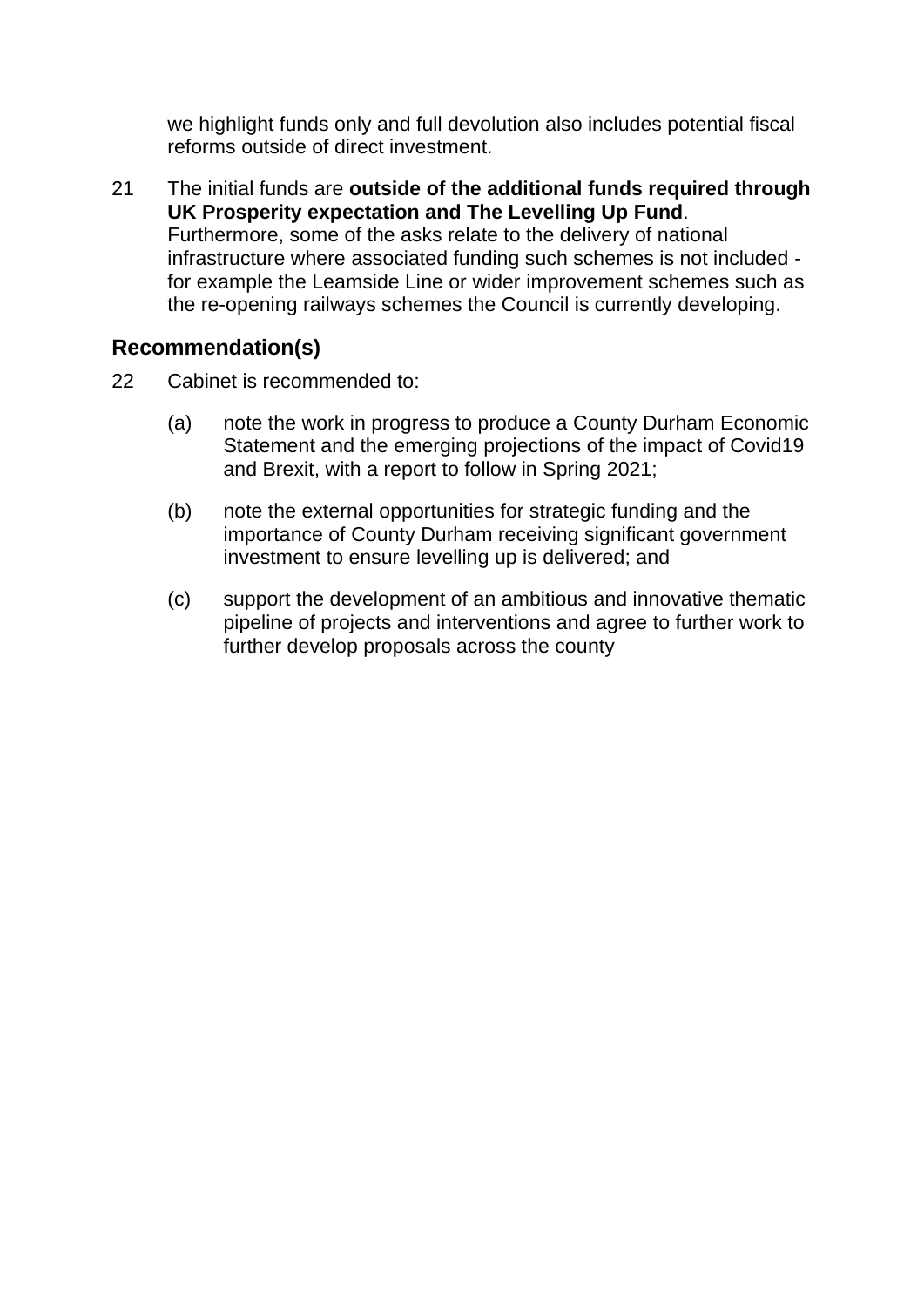# **Background**

- 23 The County Council is the  $8<sup>th</sup>$  largest local authority in England. The County Durham economy, its recovery from the impact of Covid-19 and its long-term sustainable growth are central to the wider North East economy.
- 24 The County boasts a world heritage City, rural county side communities, stunning landscape and a breath-taking coastline, as well as a diversity of towns and villages across the county providing an offer to be proud of.
- 25 With a population of 530,100 and an employment base of 183,000 and over 20 million tourists spending nearly £1 billion a year, County Durham is a key contributor to the North East economy. The County is home to 14,105 businesses.
- 26 In 2018, County Durham contributed Gross Value Added (GVA) of £8.8 billion to the UK economy, accounting for 16% of the North East total (compared to 17% of the employment base and 20% of the regional population). However, as a symptom of historic structural decline and under investment centrally in critical infrastructure, the GVA for the economy per head of the population is £12,259 below the national average.
- 27 This means a gap of £3.2 billion in the annual value of the economy and when considered over time this gap is £32 billion over a ten year period.
- 28 The County includes areas that have some of the highest rates of deprivation in the country. Deprivation is a particular issue in those communities that suffer from a number of challenges such as access to employment, access to education, health and crime. Long-term illness amongst people of working age is high in the county and those with additional needs such as disabilities, find it particularly hard to find work and access local services. The number of children living in households claiming out of work benefits is 50% higher in the County than the UK average.
- 29 The County is diverse in nature and has a significant rural economy, which is highlighted within the thematic projects and interventions proposed. Rural requires distinct priorities to reflect both the distinct challenges and opportunities for those communities.
- 30 When considering the Government's 'levelling up' agenda in the context of County Durham, there is an overwhelming need to ensure that every County Durham resident and business should see the investment from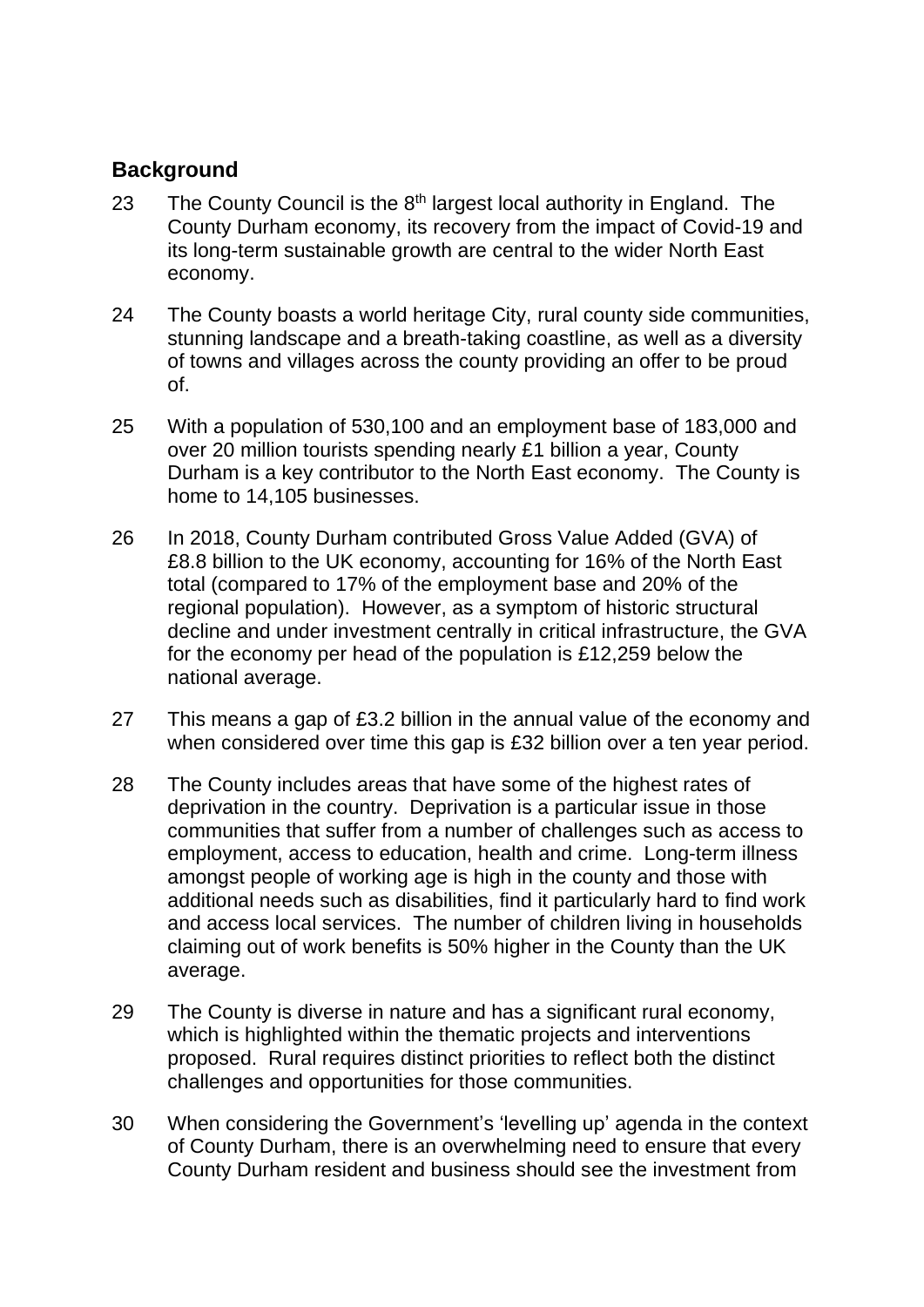the national programmes that ensures the equality of opportunity for education, skills, health and growth and that no person should ever be left behind.

- 31 It is clear that the economic infrastructure of the County has faced many challenges over a sustained period of time. For the past 12 months Covid-19 and the resulting 'lockdowns' have resulted in a traumatic shock to the whole economy further compounding inherent issues and fragilities in the economy of the county. Historically, areas like County Durham and more broadly, the North of England, have seen lower levels of investment in critical infrastructure that enables economic growth than other areas of the UK. This limits opportunities such as the potential to create new jobs.
- 32 As a direct consequence of the pandemic and the subsequent restrictions, many businesses have endured significant revenue downturns, underlying unemployment has increased and the numbers of job seekers and universal credit claimants has increased (most notably in younger people). The travel, accommodation, food and beverage, and leisure sectors have been hit particularly hard and there is a high risk of significant employment losses and business failures, happening after Government support and the furlough scheme cease.
- 33 The pandemic has also impacted on transport arrangements with public transport operators experiencing major customer reductions. In normal times the County benefits from a network of bus routes which connect residents throughout County Durham, Teesside and Tyne and Wear. Given the dispersed and ageing population and the 27% of households in County Durham who do not have access to a car, the bus network is highly important, particularly within rural communities and the most used form of public transport in the county. There is an extensive network of services with around 175 services and over 3,000 stops.
- 34 In addition to dealing with the economic impact of Covid-19, businesses have had to deal with the impact of operating in a post Brexit trading environment from January 2021.
- 35 These pressures on the County Durham economy are in addition to the challenges that have developed over many years and the body of the report summarises the current nature of the economy.

# *Impact of Covid 19 and Brexit to the County Durham Economy*

36 Although nationally levels of unemployment at November 2020 were at a five year high, the numbers in County Durham have remained relatively static over the period of the pandemic. The same applies to levels of employment which have risen slightly over the past year. More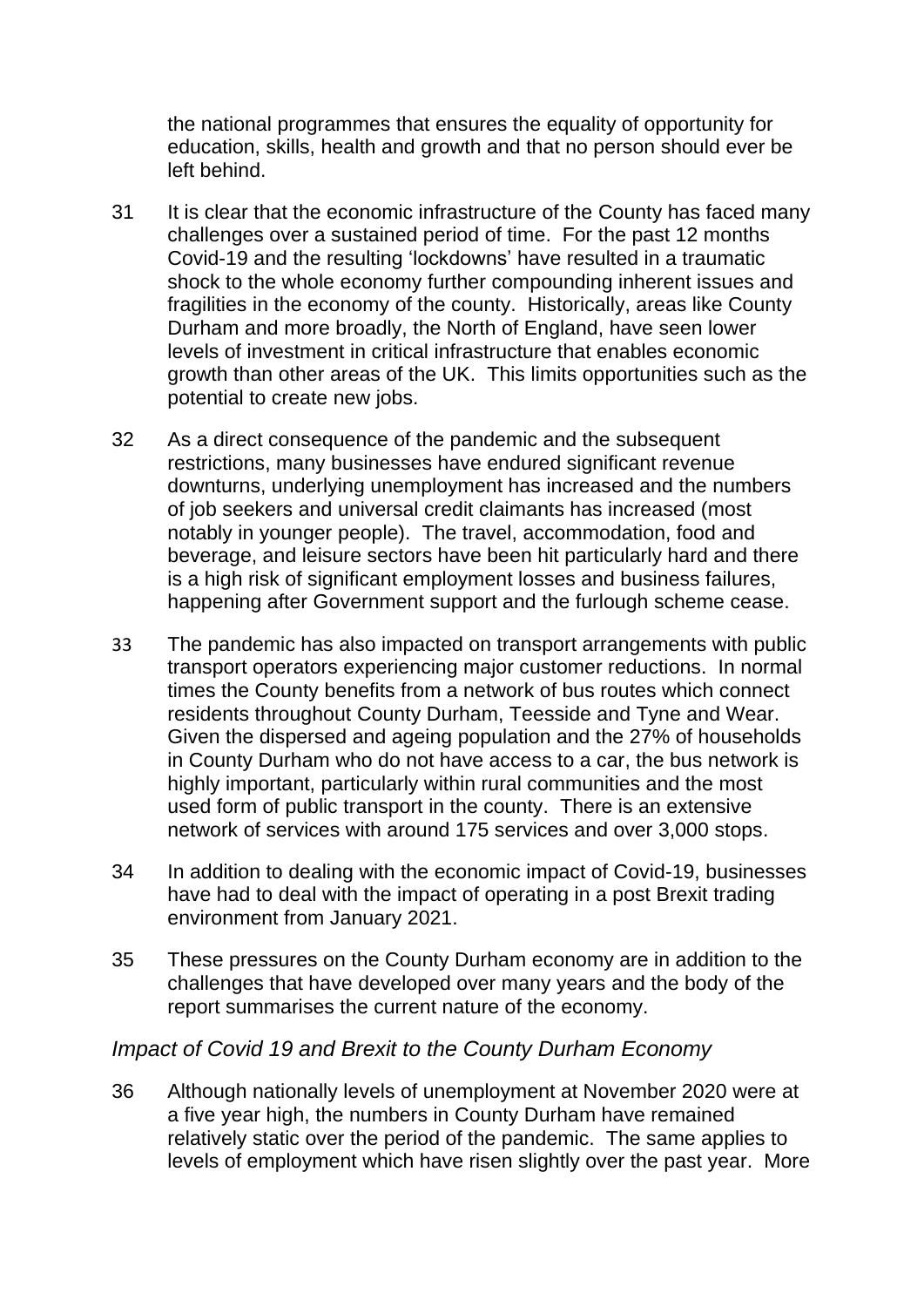analysis will need to be undertaken, however the success of the Council in attracting major inward investments across the County has resulted in significant new job opportunities.

- 37 The number of people claiming universal credit has increased by 50% over the period of the pandemic with the increase being more prevalent with young people 16 -24 years old. It is worth also noting that East Durham has the highest rate of claimants amongst 16- 24-year olds / young people in the NE (including Tees Valley).
- 38 A more detailed analysis of the impact of Covid-19 has been undertaken using intelligence from businesses in different sectors and data relating to the actual impact on different sectors. This work is emerging and more detail will be provided in Spring 2021.
- 39 The impact on **businesses** can be summarised as:
	- Various protection measures and home working have reduced the immediate impact on many sectors, however the end of the protection measures will see business failures and loss of jobs;
	- Significant employment pressures are likely in travel, accommodation, food and beverage, performance and leisure venues;
	- Loss of customers / cash flow for hospitality, retail, leisure and creative sectors and high street closures, with online shopping are all accelerating the impacts;
	- Limited government support for self-employed people;
	- Likely strong bounce back, from lower base, with new starts and re-configured businesses;
	- Tourism likely to lead recovery, but lockdowns have already resulted in company closures and job losses;
	- Government support likely, but directed through national delivery programmes;
	- Jobs growth in health services and logistics;
	- Growth in pharmaceutical, PPE.
- 40 The impact on **people** is summarised as
	- The number of job seekers and universal credit claimants rose by 50% between March 2020 and January 2021;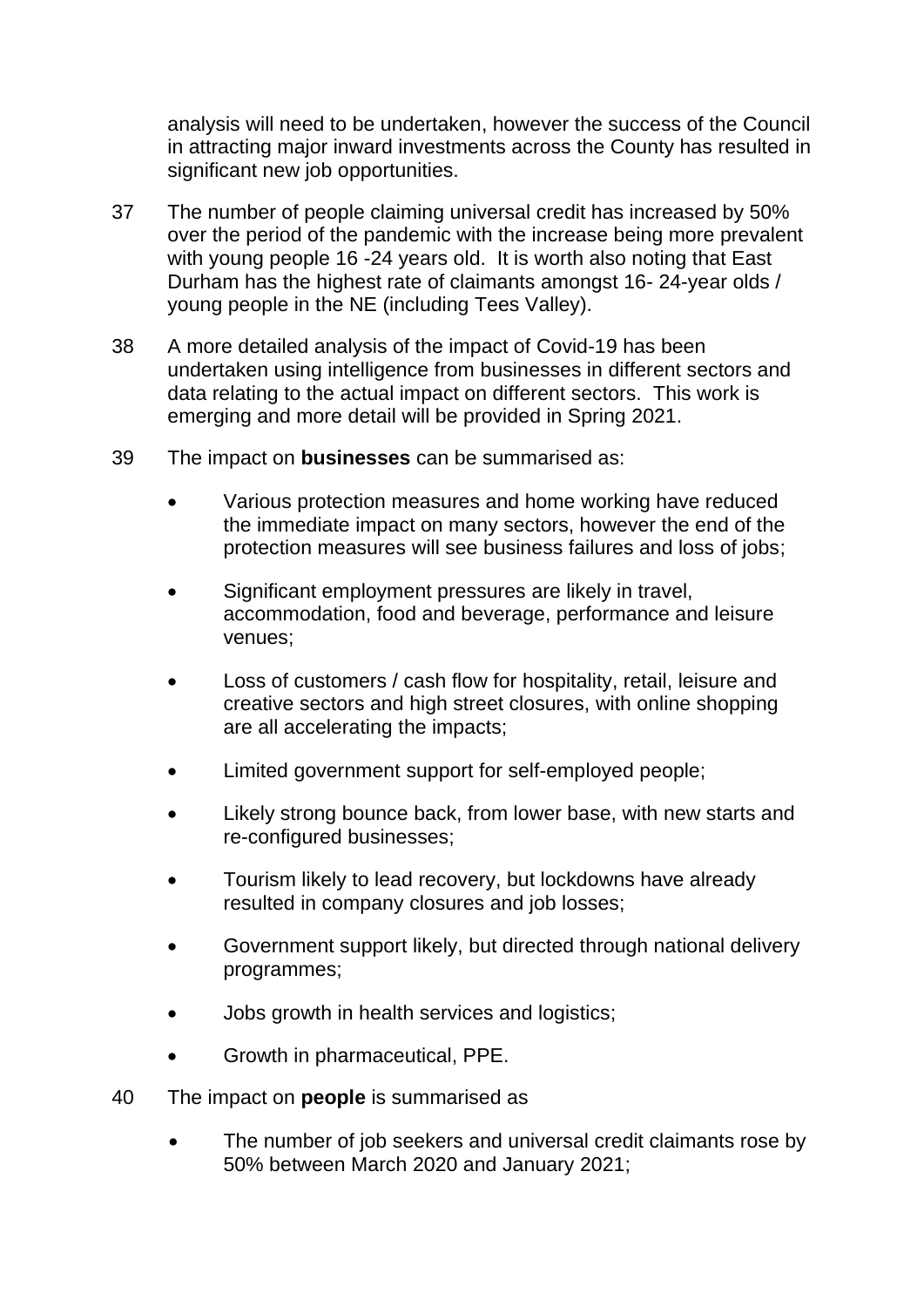- Loss of recruitment will affect young people, people with lower skills, in lower paid jobs, in areas of deprivation. It will also impact disproportionately on women;
- The need to promote training, retraining, support for those with poor digital skills, and encourage people to stay in training and education;
- Major impact on children and schools, likely to be affected for several years;
- Government support likely but directed through national programmes;
- Increasing redundancies and limited support for self-employed people.
- 41 As the current restrictions are eased and the national and local protection interventions are removed, the Council will be able to articulate the specific impacts on both businesses and people in County Durham.
- 42 During the pandemic the Government had to deal with the exit from the European Union and the UK / EU Trade Deal that came into effect on 1 January 2021.
- 43 Some implications are emerging for County Durham businesses, which will be considered as a more detailed economic strategy for the County is developed. Early issues relate to:
	- Problems accessing markets;
	- Additional red tape and costs for exporters / importers / goodsbased industries (e.g. retail, manufacturing, construction);
	- Shortages of some goods and foodstuffs;
	- Foreign workers returning home (impact on seasonal industries, lower wage professions – e.g. nursing and care staff, transport).
- 44 The next two years are likely to be the most challenging that the economy has faced since the turn of the century and the Council needs to position itself to best respond.
- 45 Further policy focus in the future will need to include: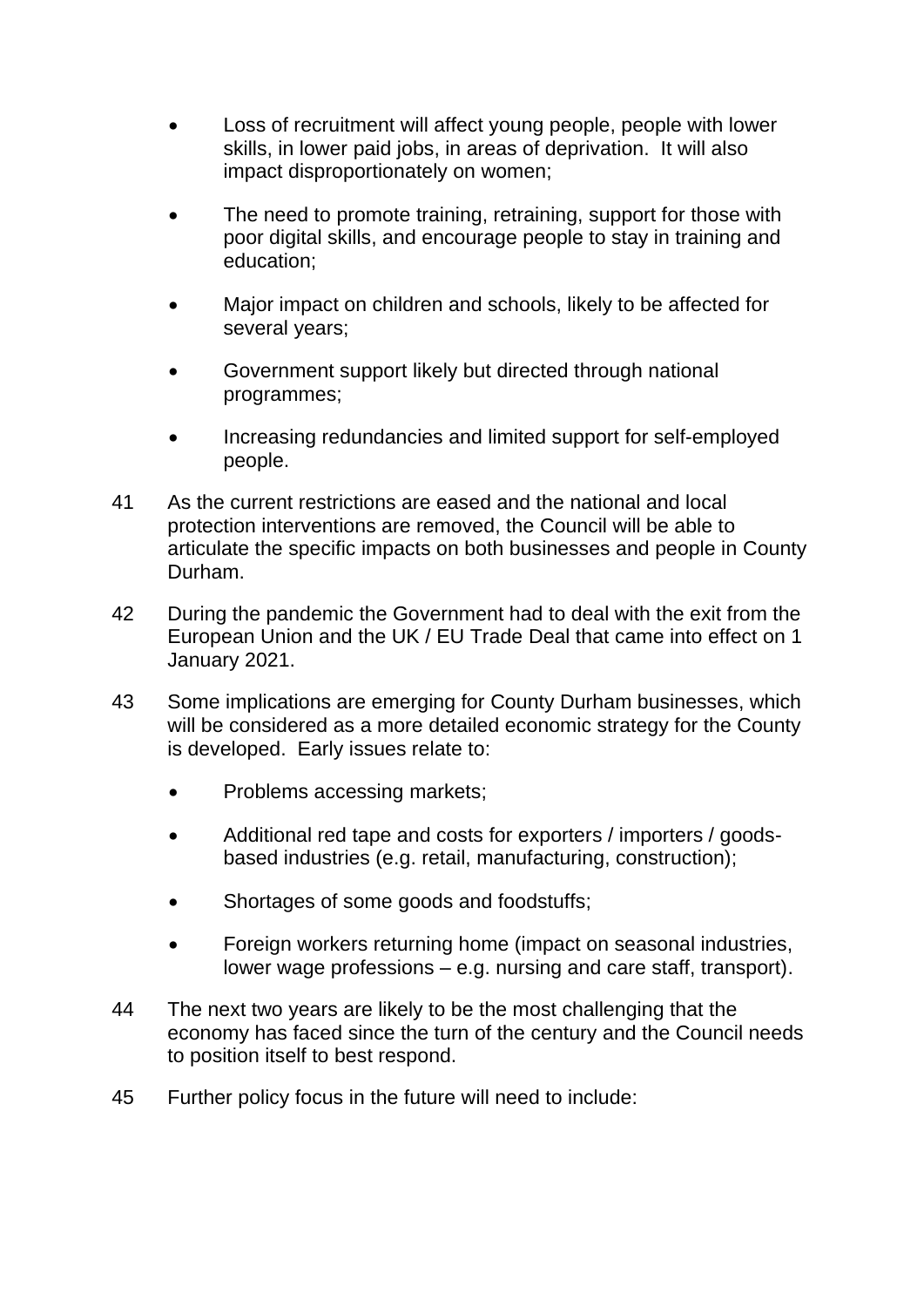- Increasing the County's working age population over the next twenty years, increasing its employment rate and increasing household and workforce incomes;
- Creating more and better jobs in sectors where investment and employment are sustainable;
- Considerably strengthening the private sector and enterprise base;
- Delivering another major shift from old economy to new economy;
- Capitalising on the strengths, developing under-performing assets, introducing new investment locations and capitalising on anchor institutions.
- 46 These policy areas should be supported by an economic focus across a number of sectors including logistics, advanced manufacturing, sustainable energy, green economy, health innovation and health economy, digital and business services, tourism and leisure, creative industries, new starts, small companies, and scale ups. The manufacturing sector is a particular strength for the County as it provides for more than 14% of jobs in the county, compared to 8% nationally and has one the highest levels of productivity per job (£89,000; almost twice the average GVA per job).
- 47 The emerging economic analysis identifies a strong local track record for County Durham with significant investment secured and a number of strategic employment sites, community regeneration and skills and employability schemes alongside a clear approach to social value being core to the notable successes of investment.
- 48 The importance of the County being able to access opportunities for growth that will present themselves at regional and national levels will be critical to provide substantial strategic investment beyond the local authority's investment capacity.
- 49 Central Government has set out areas of policy that will present opportunities for access to funding and powers to help deliver our economic strategy. These include:
	- devolution;
	- the levelling up funding;
	- the shared prosperity fund;
	- other discrete opportunities such as Future Towns Fund.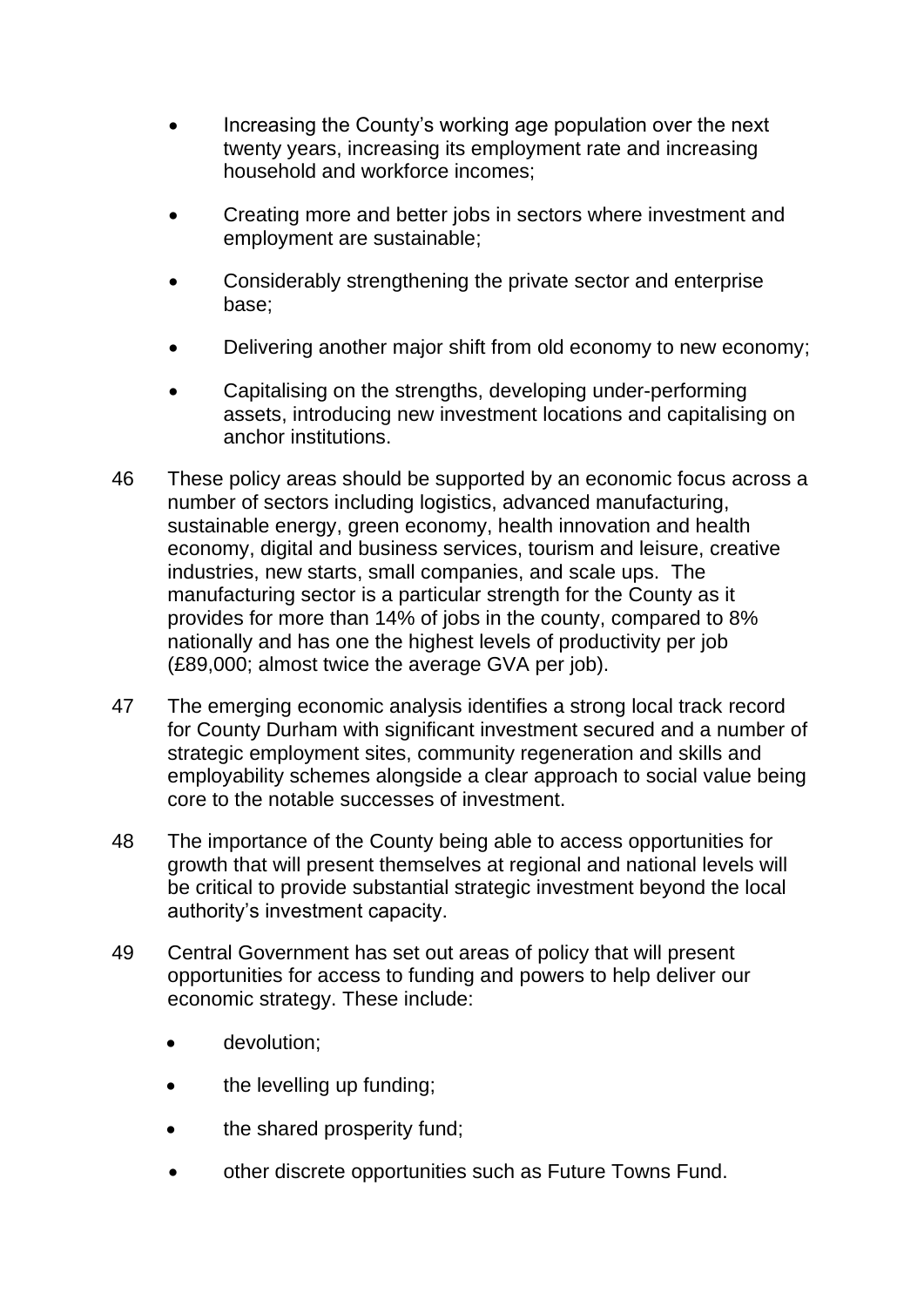50 There are significant investments required to ensure the county delivers on latent demand, tackles the challenges of deprivation for health and inequality, including investment in economic and social infrastructure.

# *Regional and national opportunities*

51 The delivery of the County's ambition will in part be determined by successfully positioning the County's plans at the centre of any regional economic growth initiatives and securing investment from national initiatives. This report identifies a number of these opportunities although there is a wider list of national policy initiatives that could help drive sustained growth in the County's economy.

#### *Devolution*

- 52 County Durham is part of the North East Combined Authority (NECA), along with Gateshead MBC, South Tyneside MBC and Sunderland City Council. NECA does not have access to devolved powers and funding as is the case for authorities in the North of Tyne Combined Authority area to the north and Tees Valley Combined Authority to the South.
- 53 In 2020, the Government announced that it would bring forward a white paper on English devolution and local recovery. At the time of writing this report, it is unclear when the white paper will be issued.
- 54 Given the issues set out in this report, it is vitally important that County Durham gains maximum benefit from any devolution of powers and financial resources. The Government's preference may be for a wider multi-local authority mayoral devolution agreement in the northeast in line with devolution arrangements that have been agreed in other areas.
- 55 It is however unclear whether any future Government policy may include, for example, County devolution deals as have been promoted by the County Councils Network. Such a deal could see powers and resources devolved to a county area such as County Durham to support local recovery as opposed to focusing on a wider footprint across a regional geography.
- 56 Until the Government's white paper is issued on English devolution and local recovery, it is difficult to determine the most beneficial option for County Durham. However, it is important for local communities and businesses that consideration is given to all of the options that are available prior to agreeing to take forward any particular course of action on devolution.
- 57 Devolution across England has evolved around a number of standard thematic areas. These are: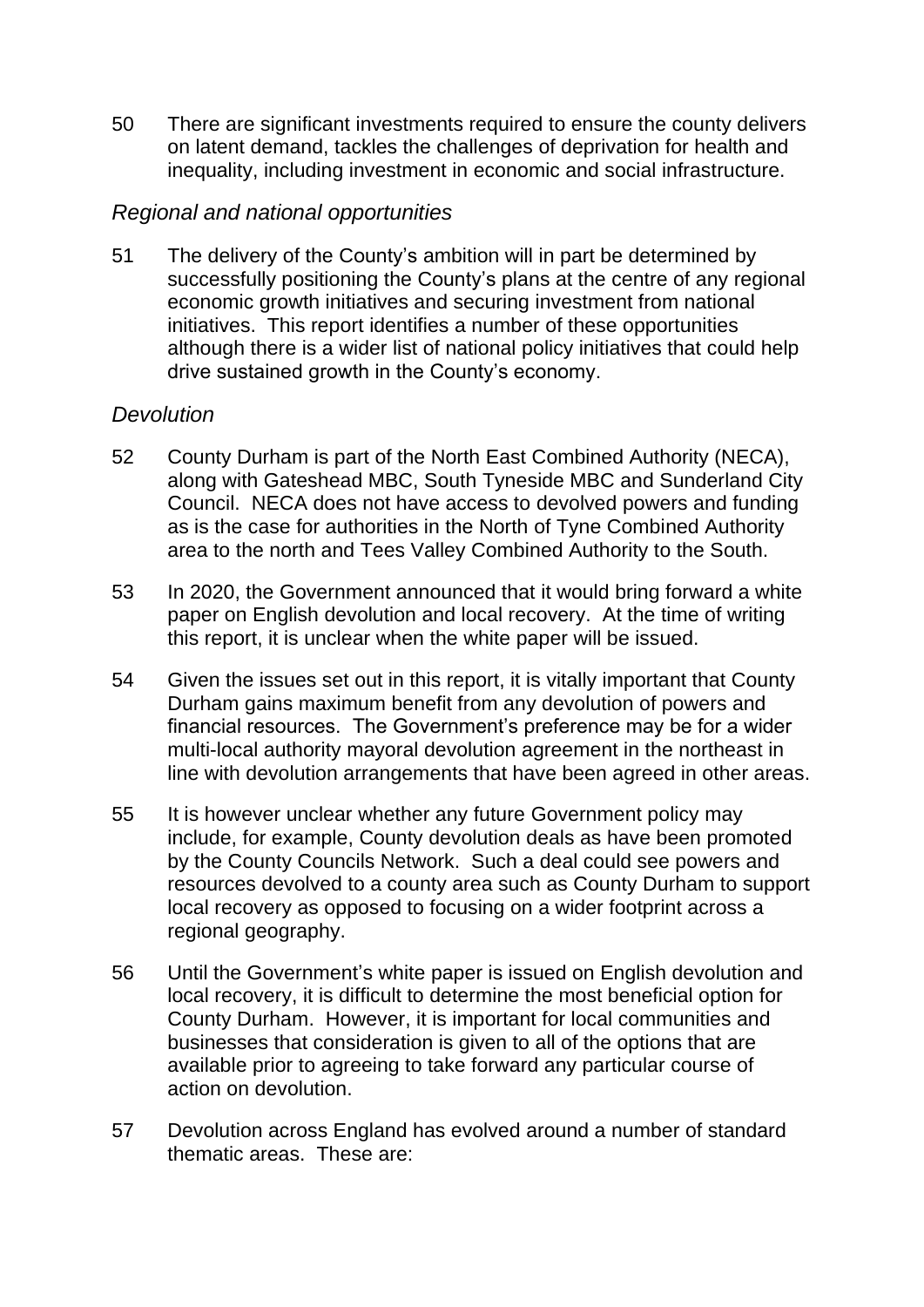- (a) Long term devolved investment fund;
- (b) Skills / Inclusive Growth / Employability / Adult Education Budget;
- (c) Housing;
- (d) Transport;
- (e) Rural;
- (f) Bespoke local initiatives (e.g. Culture Funds);
- (g) Wider public reform.
- 58 Should the Council decide to pursue any form of devolution deal, it is important that it has an evidence-based argument for priority interventions and investment in the County.

# *Shared Prosperity and Levelling Up Funds*

- 59 Announcements on both funds were made in the 3 March Budget.
- 60 The County's economic growth ambitions can be significantly influenced by the use of two 'new' funds and ultimately the extent to which these funds come forward for the County:
	- The Shared Prosperity Fund £1.5 billion per annum the commitment from Central Government is that this fund should be at the same level of previous EU funding, which for County Durham would mean receipt of;
	- The exit from the European Union will result in the loss of 2.4 billion Euros of EU structural funding. At an early stage in the Brexit timetable, the Government announced that a Shared Prosperity Fund of a similar size would be put in place to replace the EU structural funding.
- 61 Over many years County Durham has benefitted from EU structural funding as a consequence of the high levels of relative deprivation in the County and the Shared Prosperity Fund is an essential funding stream to ensure that deprived communities can grow and be prosperous.
- 62 The main objective of the Shared Prosperity Fund is to reduce inequalities between communities and if it is to ensure that all areas within the UK are able to prosper, then funding should be targeted at those areas that need extra support.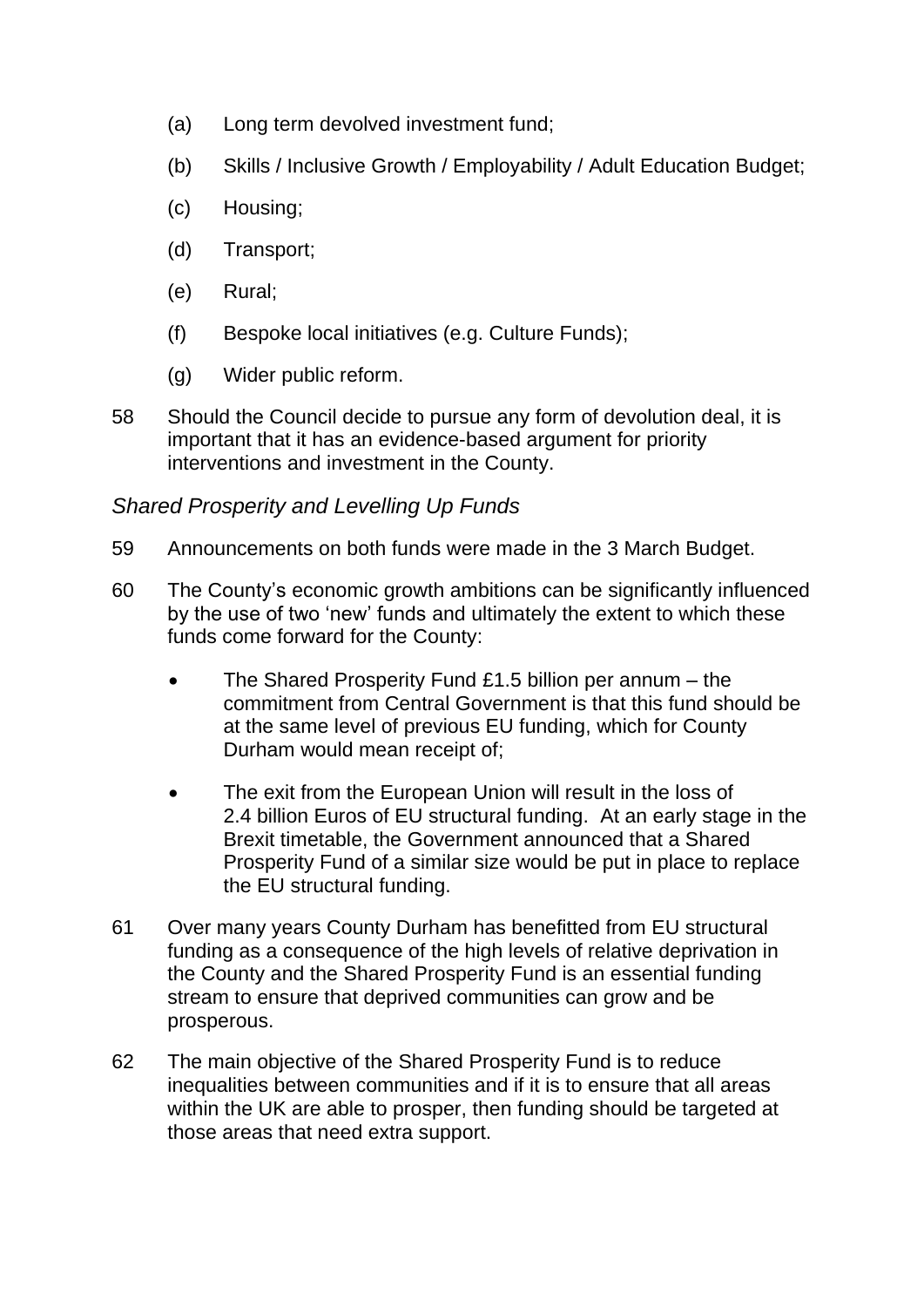- 63 Had the UK stayed in the EU, the County was forecast to receive over 300 million euros in investment to 2027 to fund major programmes, for skills, the environment and business support. This compares to more than 150 million euros under the last programme which included the £33 million Durham Works programme, business support worth £42 million, £18.5 million for innovation projects, and £5 million for digital engagement amongst a range of other activities.
- 64 The Shared Prosperity Fund will be worth £1.5 billion per annum to support employability programmes, communities and local businesses. The fund is due to be launched in 2022 as predominantly revenue funding, similar to the EU funding programmes, with more details due in late 2021. In the interim, the Government has launched the UK Community Renewal Fund which will offer £220 million to 100 places, including County Durham, to support short-term and pilot projects up to the value of £3 million and offer capacity funding to work up projects that will be supported by the Share Prosperity Fund.
- 65 In the 2021 Budget, the Chancellor announced details of the new 'levelling up fund' to boost the economic prosperity of areas outside London and the south-east of England. The fund for England is £4 billion and will look to provide capital funding for local transport, town centre regeneration, and cultural and heritage assets. County Durham is identified as a Tier 1 area and this should mean priority for funding.
- 66 County Durham is identified as one the areas of greatest need in the UK. Local areas will be able to apply for up to £20 million each from the fund to spend on projects which command local support, including from local MPs.
- *LA7 Regional Collaboration / Covid Recovery asks*
- 67 The North East Region has worked collaboratively to make specific asks of Government in relation to Covid-19 recovery ambitions.
- 68 In September 2020, the North East Covid-19 Economic Response Group, made up of the North East Local Enterprise Partnership, the North East Combined Authority, the North of Tyne Combined Authority, the Confederation of British Industry and Newcastle University, published a 'Recovery and Renewal Deal for the North East'.
- 69 The plan within the proposed deal sought to:
	- o keep people in jobs and training;
	- o support businesses and sectors to restart and recover;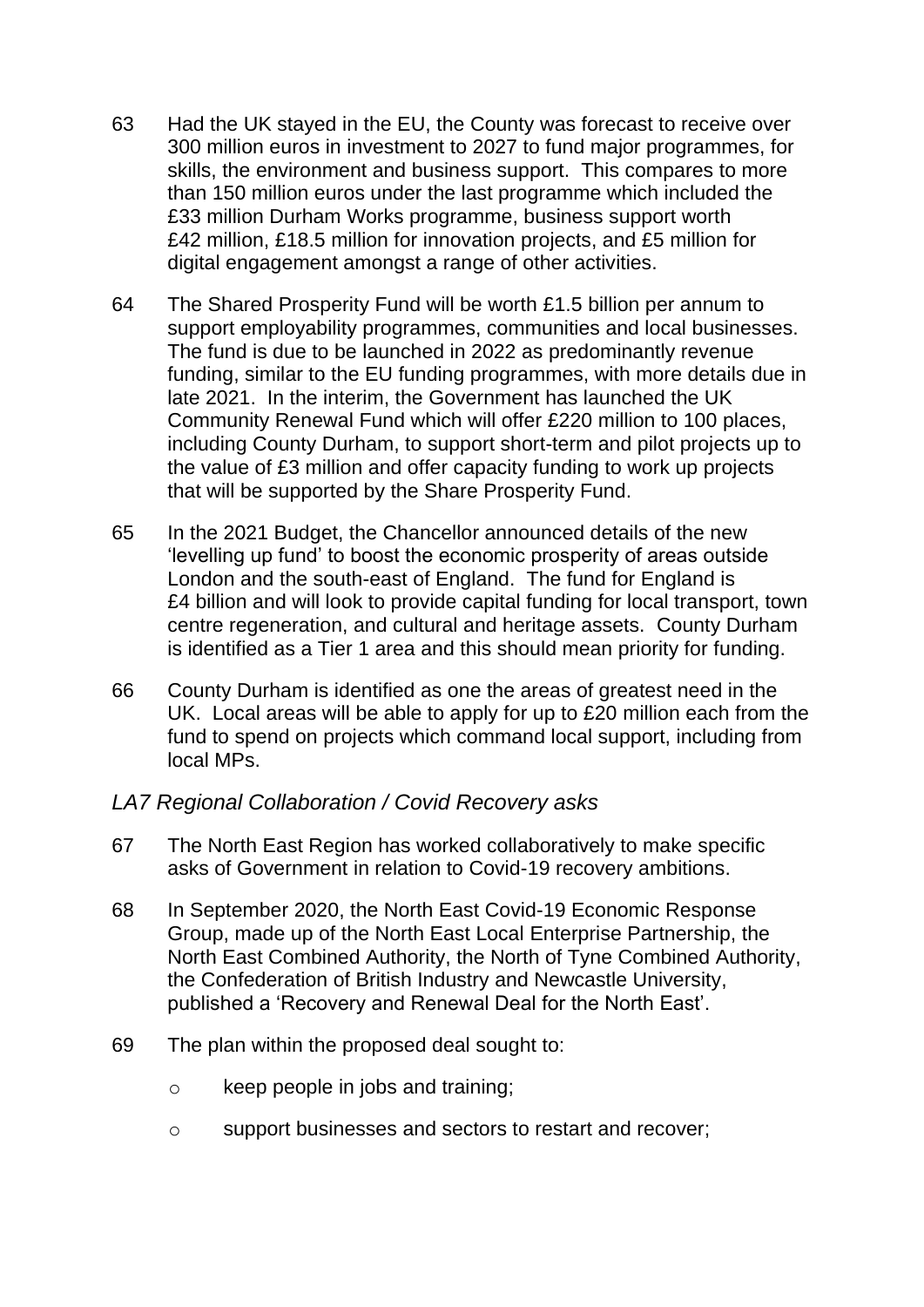- o support the transition of communities and places as they adapt to Covid-19;
- o build the future economy by maximising the potential of existing assets and exploring new opportunities; and
- o invest in digital and transport connectivity.
- 70 The ask of Government was:
	- o significant devolution of resources and powers to reflect the scale of Covid 19;
	- o £2.8 billion to directly unlock half of the required 100,000 additional jobs quickly;
	- o accelerated confirmation of existing business cases including Transforming Cities Funding;
	- o commitment to joint working in areas where the NE can lead the national recovery, specifically low carbon energy; and
	- o flexibility within national programmes to allow for maximum leverage local and national resources.
- 71 In addition to the above, on 9 February, the LA7 Leaders agreed a joint statement to Government. The statement asked that in addition to the September ask:
	- o £100 million invested in transport projects each year;
	- o £100 million invested in supporting digital connectivity each year;
	- o devolve further powers to provide for integrated management of our transport network;
	- o sustain revenue funding to support public transport services;
	- o invest and upgrade our national infrastructure assets for our region, including the East Coast Main Line and major roads schemes.
- 72 The work currently ongoing in County Durham and covered earlier in this report would be used to make the case for investment in Durham should the region be successful in securing additional funding for Covid-19 economic recovery / growth.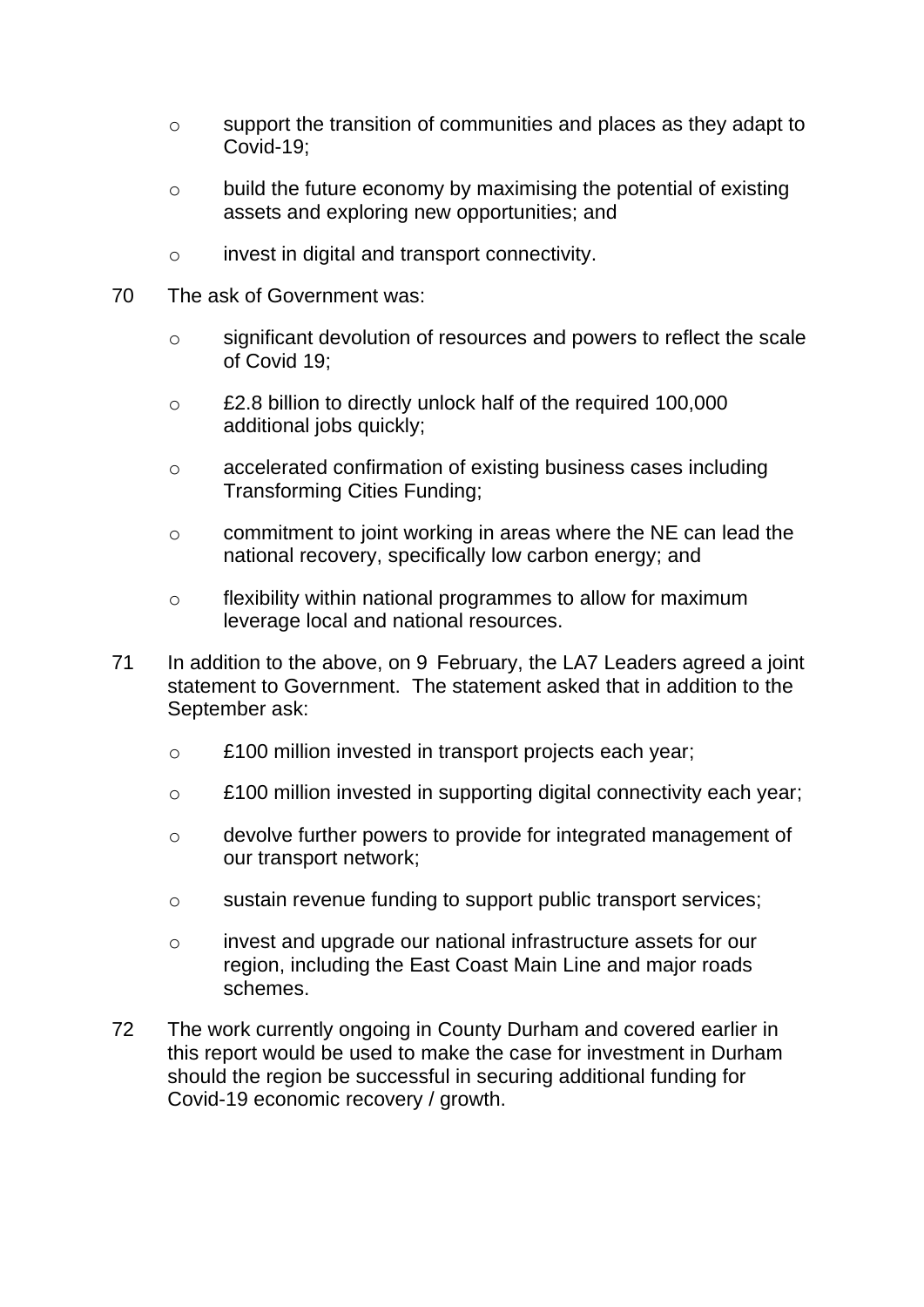# **Priority Economic Interventions**

- 73 In anticipation of future opportunities, a pipeline of projects that fit within a long-term economic strategy is being developed. This will be significant investment when all fund requirements are considered, both locally and when reviewing national investment requirements such as Devolution, UK Prosperity and Levelling Up Investments.
- 74 We are developing a substantial pipeline of investments that will form the basis of an investment programme and submissions into the respective funding bids, which we are guided will be competitive. We will also consider this alongside the resulting private sector investments which is forecast will deliver over £3 billion investment for the County.
- 75 The following projects are listed across several 'themes' that have been agreed in devolution deals entered into by other regions with the Government. They can also be promoted within other funding opportunities. This is not an exhaustive list, but provides a clear indication of the level of ambition and core thematic priorities across the County, when considering any ask into Devolution:

#### **Housing**

- (a) **Delivering Affordable Homes Council House Building (ask £35m)**: Specifically using brownfield land and also including a rural programme, the proposal is to expand the existing programme to deliver 500 homes by 2025 by delivering an additional 1,000 new homes by 2032;
- (b) **Brownfield Housing Fund: including Horden regeneration (ask £34m)**: Delivery of 440 homes by delivering masterplan to regenerate Horden through demolition, new build and enhance rail station/employment sites connectivity. This will also present sustainable heating via minewater extraction. The start of a long term programme of investment that will regenerate towns and villages facing high levels of multiple deprivation across the County;
- (c) **Strategic Housing Growth (ask £80m)** : Embedding a strategic plan to develop high quality housing within the development of the Durham Economic Growth Corridor. Supporting housing delivery beyond the County Durham Plan delivery timescales through enabling infrastructure sustainable energy innovation and new green economic growth opportunities.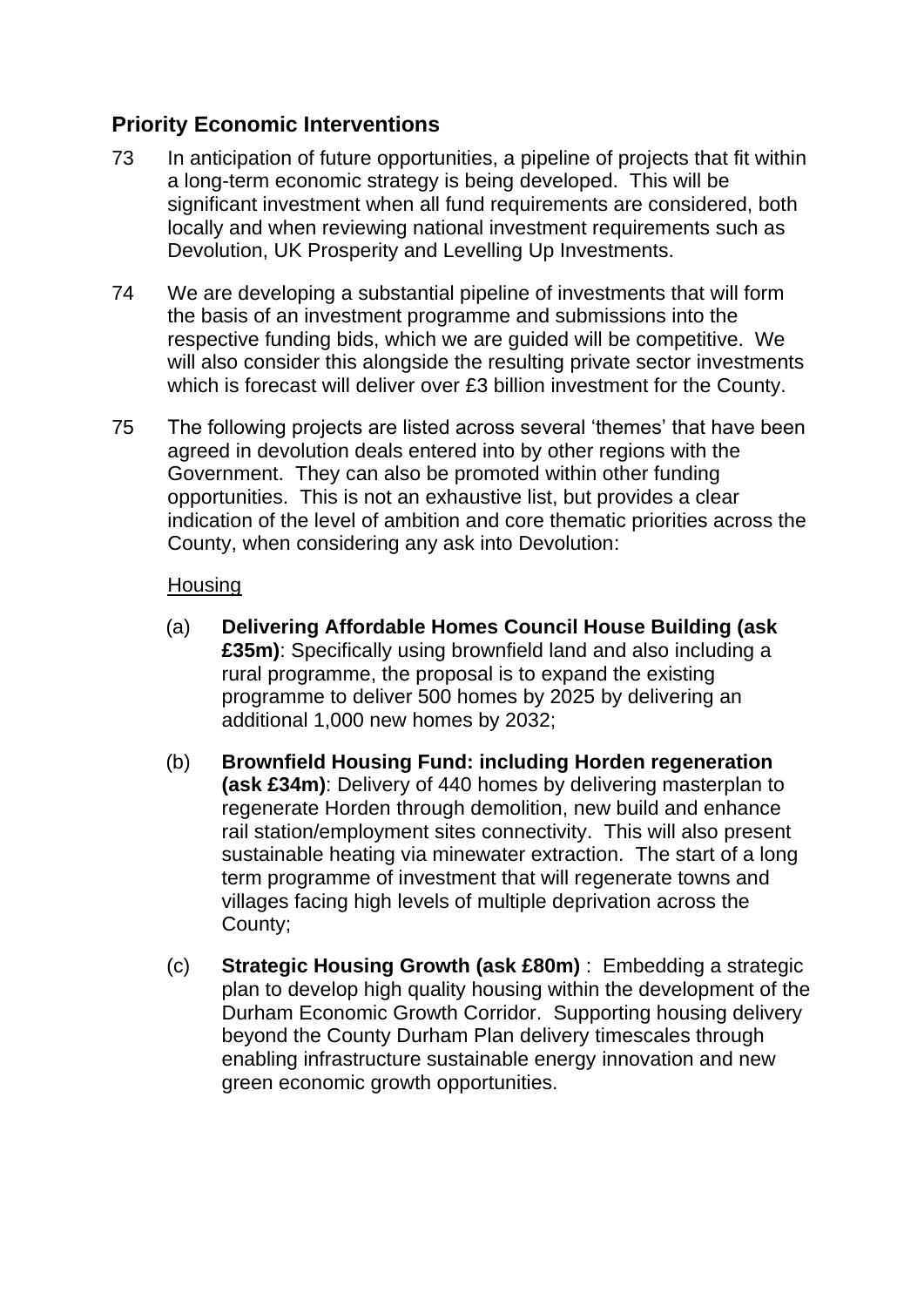#### Culture and Tourism

- (d) **Tourism Tax Relief Pilot (ask £10m)**: Scheme to provide tax relief on eligible spend for new visitor accommodation and tourism asset development;
- (e) **Knowledge Based Culture Hub (ask £12.5m)**: Durham City Millennium Place development in partnership with Durham University. Refurbishment of Gala Theatre, library, public realm, plus hospitality and retail. Knowledge exchange, creative industry, making spaces;
- (f) **Growing Light (ask £2.8m)**: Expansion of the successful Lumiere event to become most sustainable light festival in the world;

#### Transport and Connectivity

- (g) **Reopening of the Stillington Line (ask £25m)**: Development of a new station at Ferryhill, reopening the Stllington Line to passengers connecting the area South of Durham City to Teesside. This will provide sustainable access to employment, health and leisure opportunities. Reduction in traffic off the A689 and A1(M) corridors which suffer from congestion;
- (h) **North Durham Economic Corridors (ask £50m):** All user enhancements on the A693, A691, A167 and A692 corridors facilitating economic growth at key employment and housing sites in the North of the County. Improved journey times and reliability also towards Durham and Tyneside, including public transport. Dedicated provision also for non-motorised users;

# (i) **Localised improvements (ask £50m): Local schemes such as**

- environmental, road safety, and air quality benefits within Toft Hill, £15 million;
- reopening of Whorlton Bridge to NCN 165 and local connectivity £ 6 million;
- road safety, capacity and pedestrian connectivity improvements at J60 A1(M), £ 3 million;
- active mode connectivity, public transport reliability and capacity improvements at A693 Stanley, £6 million;
- Burnigill Bank ECML Maintenance £ 6 million;
- Stockton to Darlington active mode route £6 million;
- A689 Sedgefield to Wynyard active mode route improvements £3 million;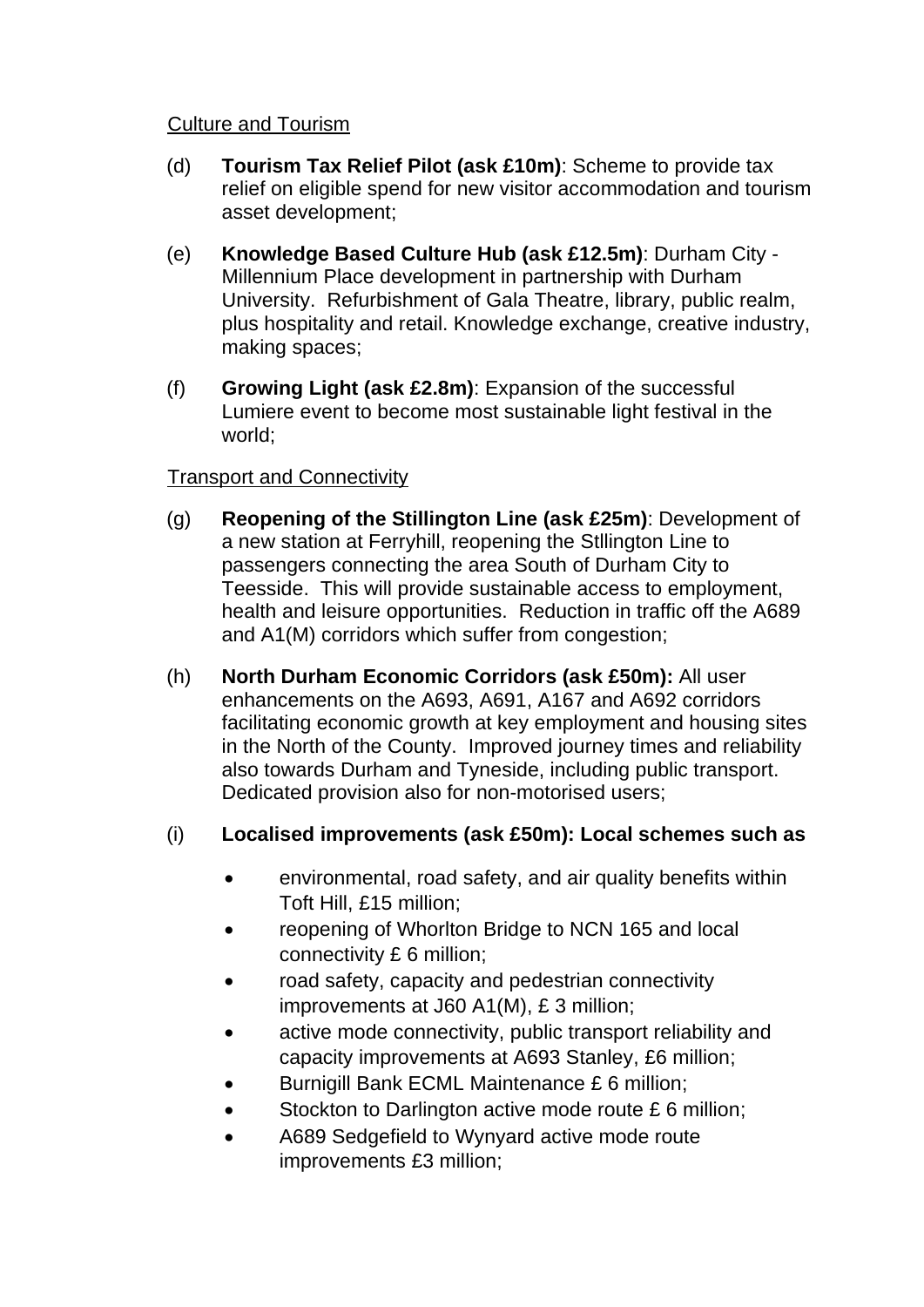(j) **Leamside Line (Support) :** The reinstatement of the Leamside Line is a strategically important infrastructure for the North East relieving the existing two track railway between Darlington and Newcastle. It would also enable a number of potential new stations at Ferryhill, Belmont Park and Ride and Fencehouses. The Council fully supports the re-opening of the Leamside Line and would expect to see the regional commitment to the delivery of this strategic investment;

#### Strategic Sites and Inward Investment

- (k) **Industrial Property Development Fund (ask £25m)** : Industrial Property Development Fund – provision of gap funding for public and private industrial new build across the County including sites at Drum and Stella Gill (Chester le Street), Jade (Murton), South Church (Bishop Auckland) and Merchant Park (Newton Aycliffe) . Total build cost £55 million with gap fund request for £16.5 million (30%) to provide 550,000 sq ft of new industrial space with match funding from public and private sector supporting 2,000 jobs over 10 years;
- (l) **NETPark Central (ask £20m)** : NETPark Central to provide 60,000 sq ft iconic building at new entrance gateway providing incubation and office space including amenity hub and to provide physical location for North East Space Hub. Total build cost of £25 million with grant funding request for £10 million (40%);
- (m) **Aykley Heads (ask £40m):** New central business quarter in partnership with Durham University linking research and development with the digitally enabled business sector creating more and better jobs in county Durham with fintech specialisms;

#### Rural Economic Growth

- (n) **Bridging the Digital Divide (ask £25m):** Working with the private sector to bring cutting edge broadband services to rural parts of the County to enable more people to work and access services from home, supported with digital education and training schemes (building on the 'Digital Drive' programme) and access to hardware (in shared / community buildings) in some cases. Innovative solutions and pilot projects will be sought and tested;
	- (o) **Rural Business Internationalisation Programme (ask £7.5m)** : Bespoke programme that aims to support rural businesses wanting to start importing or exporting or those having problems doing so in light of the exit from the European Union;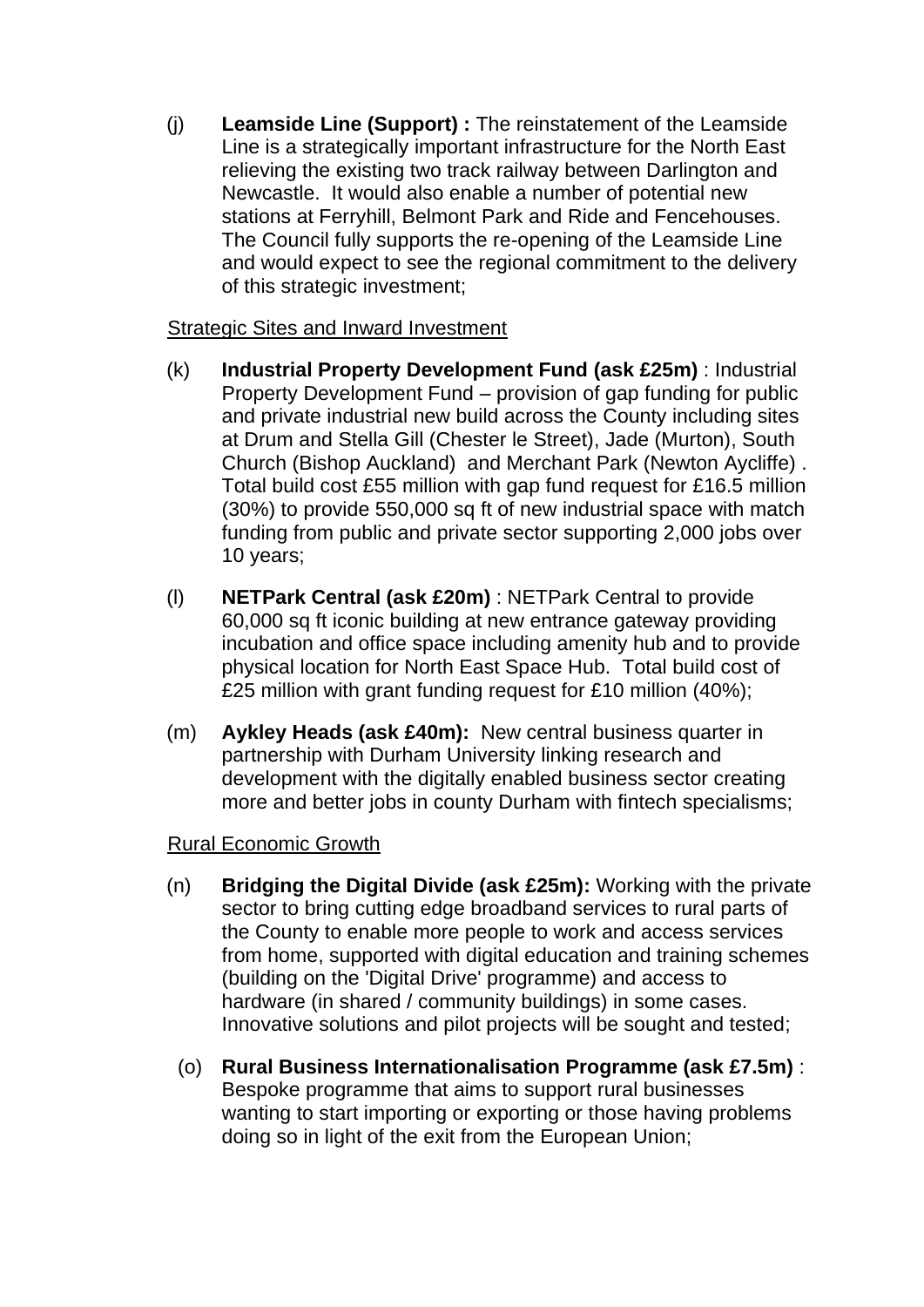(p) **Minewater Heat Commercialisation Programme (ask £7.5m)** : Supporting the development of technology that exploits the County's rural mines and geology to make minewater heating a commercial opportunity;

#### Skills, Education and Training

- (q) **Young and Willing (ask £25m)** : range of interventions to support young people gain skills and take opportunities presented by County and Regional economic growth. Projects include. Establishment of Employment/ Youth Hubs in areas of high unemployment, initially Bishop Auckland, Peterlee and Stanley. Communicating information on support available across the provider base in the county. Enhanced marketing and communication of support available through DurhamWorks, DurhamAdvance, L!NKCD, National Careers Service and ROAD. Marketing of Jobs Fuse County Durham;
- (r) **Older and Bolder (ask £13.5m)** : Adult employment Support service providing wrap around support and progression opportunities for residents 25+;
- (s) **Adult Education Budget (ask £11**.**5m)** : Localised commissioning framework better supporting the training needs of residents. Elements of devolved AEB to be aligned or co-finance employment and skills initiatives.
- 76 It is important to highlight that there will be a wide range of initiatives and investments that could be funded from the above beyond the project specifically identified. It is also important to highlight that any investment would be ongoing and we would expect further funds to follow, in the case of devolution, the programmes are defined by government as 'deals' because they reflect a significant element of negotiation between Government and the local authorities, this ultimately effects the overall levels of investments available.

# *Wider Public Sector Reform*

- 77 In addition to the above, there may be opportunities for the Council and partners to explore wider public sector reform. For example, greater devolved powers and funding relating to health and social care may be considered to integrate, adapt and tailor services to more localised geographies. This could include accountability to be devolved and new formal frameworks implemented to cover regulation and performance.
- 78 As part of the development of the economic statement, there will be a requirement to further enhance and evolve the county pipeline to ensure a clear suite of proposals across the respective themes. This will be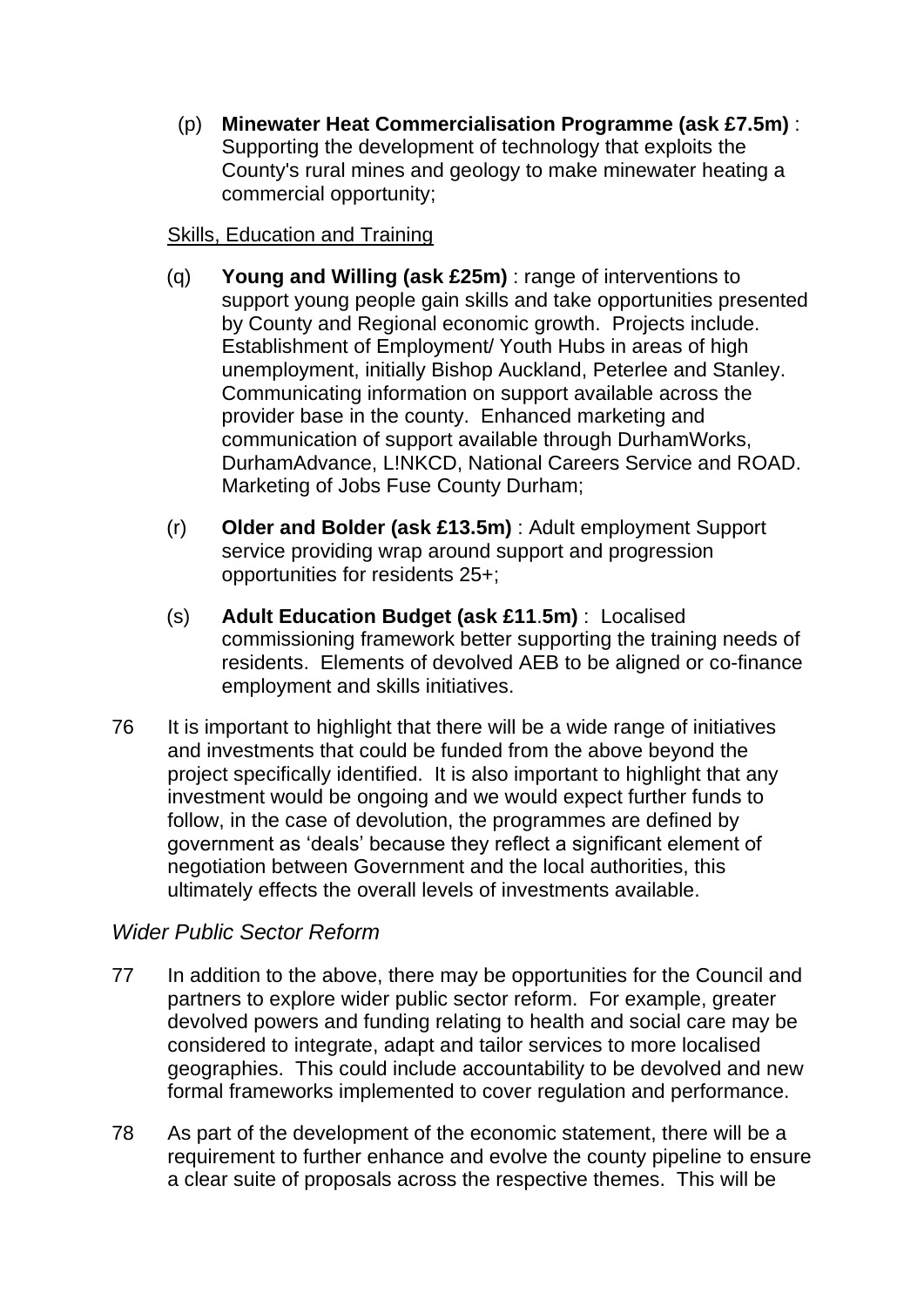developed in a County partnership environment and include key stakeholders such as the Area Action Partnerships.

# **Conclusion**

- 79 The current economic climate is exceptional and the Covid-19 pandemic has delivered a traumatic shock to the County's economy. The Council is taking active steps to understand both the immediate impact and the inherent economic challenges and opportunities to produce an economic strategy that delivers long term, sustainable economic growth and successfully matches employment opportunity with local residents.
- 80 Positioning the Council to make evidence based propositions to access opportunities at both regional and national level is important if we are to secure significant funding to deliver the strategy.
- 81 The proposals set out strategic opportunities for County Durham with a view to further enhancement and engagement to develop and expand proposals further.
- 82 The proposals set out the Council's initial asks and form the basis of any discussions that may take place with Government in relation to devolution of powers and resources.

# **Background papers**

- Chancellors Budget Statement 3 March 2021
- Levelling Up Fund : Prospectus 3 March 2021

# **Other useful documents**

• None

# **Author(s)**

Amy Harhoff Tel: 03000 267330